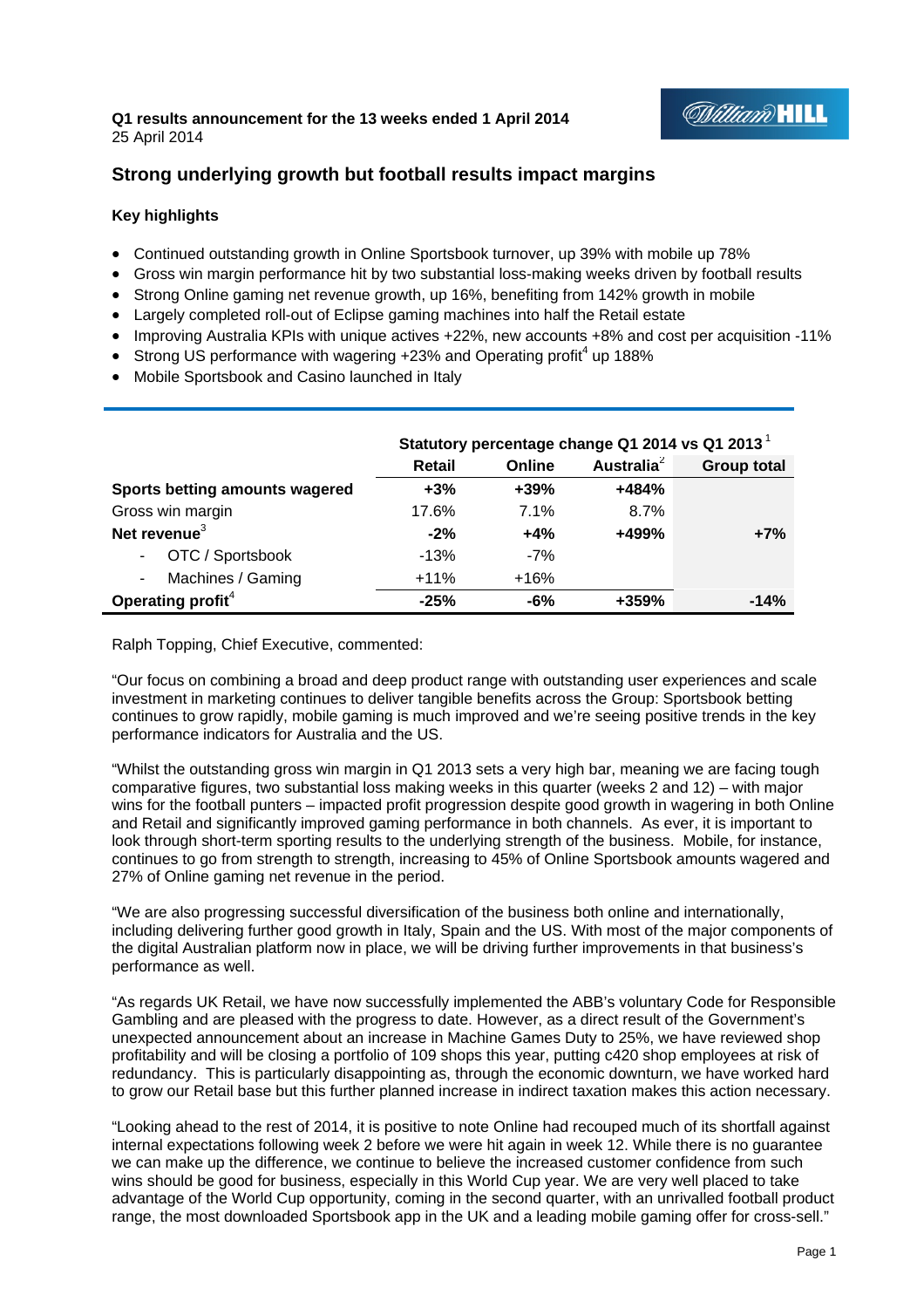### **Group performance**

Group net revenue<sup>3</sup>, adjusting for the additional month of Machine Games Duty (MGD) in 2014, grew 5% in Q1 and Operating profit<sup>4</sup> was down 14%. Performance was impacted by highly unfavourable football results in weeks 2 and 12 of the period with an unusually high number of odds-on favourites winning in each of those weeks.

#### **Online (32% of Group revenue)**

|                               | % change    |
|-------------------------------|-------------|
| Sportsbook amounts wagered    | $+39%$      |
| Gross win margin movement     | $-2.9$ ppts |
| Online net revenue            | $+4%$       |
| Sportsbook net revenue        | $-7%$       |
| Gaming net revenue            | $+16%$      |
| Operating costs               | $+8%$       |
| Operating profit <sup>4</sup> | -6%         |

Sportsbook amounts wagered continued to grow strongly, with 78% growth in mobile Sportsbook turnover. Mobile accounted for 45% of the total Sportsbook turnover in the period. In-play and pre-match turnover grew at 37% and 41%, respectively. Given the customer-friendly football results, the Sportsbook gross win margin at 7.1% was both lower than our long-term expectation and 2.9 percentage points below the unusually high Q1 2013 gross win margin of 10.0%. Within this, in-play gross win margin was broadly in line year-on-year at 5.6% (Q1 2013: 5.9%) but pre-match gross win margin was 5.1 percentage points lower at 8.1% (Q1 2013: 13.2%). Mobile gross win margin was 3.9 percentage points lower than the comparable period at 8.2%. We see no reason why results should not revert to the mean over time.

The cost of free bets and other fair value promotions accounted for 0.9% of amounts wagered (Q1 2013: 0.7%), resulting in a Sportsbook net revenue margin of 6.2% (Q1 2013: 9.3%). Sportsbook accounted for 46% of Online's net revenue in the period.

Gaming net revenue grew strongly following our focused investment in mobile gaming and benefiting from customer recycling of winnings. Total gaming net revenue was up 16% and Casino net revenue (46% of Online's net revenue in the period) was up 22%. Mobile gaming net revenue grew 142% and increased to 27% of Online gaming net revenues (Q1 2013: 13%). This followed our investments in 2013, with a number of key improvements having been launched in the final quarter. We have continued in 2014 to expand content, particularly for Vegas and Games, enabled by the supplier integrations we have completed. In addition, we launched a Bingo iPad app and an Android version of the Sportsbook app in the period and a Live Casino iPhone app in April. Bingo net revenue was 5% lower and Poker was down 15%.

We continued to invest in enhancing a strong offer in Italy and Spain, launching mobile Sportsbook and Casino in Italy and our AccaInsurance offer in both markets, which is having a positive effect on the proportion of accumulator betting on pre-match football markets. Further mobile products will be released ahead of the World Cup.

|                                            | % change    |
|--------------------------------------------|-------------|
| Over-the-counter (OTC) amounts wagered     | $+3%$       |
| Gross win margin movement                  | $-3.1$ ppts |
| Underlying Retail net revenue <sup>3</sup> | $-4%$       |
| OTC net revenue                            | $-13%$      |
| Underlying gaming machine net revenue      | $+5%$       |
| Operating costs                            | $+5%$       |
| Operating profit <sup>4</sup>              | $-25%$      |

# **Retail (57% of Group revenue)**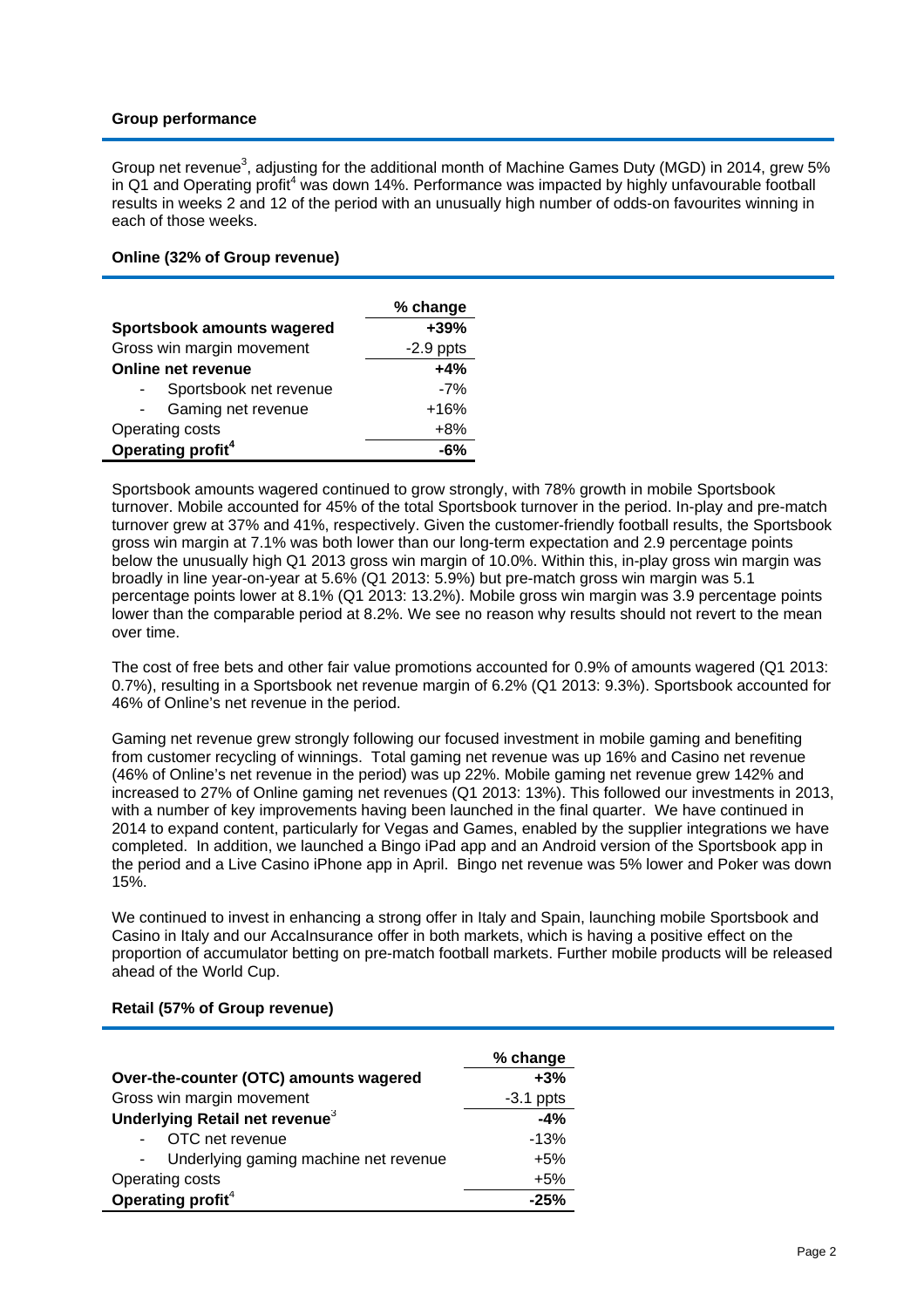Retail saw strong growth in football staking in the quarter, up 20%, and flat UK horse racing staking. Overall staking was up 3%, also benefiting from a 4% increase in the number of horse race fixtures against the comparable weather-affected period. Offsetting this, there was an adverse 3.1 percentage point swing in the gross win margin against Q1 2013 to 17.6% (Q1 2013: 20.7%), the majority of which related to the highly unusual football results. Cheltenham results were better than in Q1 2013. The Grand National, which was held after the period end, delivered a good result, albeit below the record result in 2013.

We have largely completed the roll out of the new Eclipse gaming machine to half the estate, including the new time and spend limits established under the new Code for Responsible Gambling. Gross win per machine per week was 2% higher at £926 (Q1 2013: £904).

Operating costs are in line with expectations. We opened ten shops and closed eight in the period, giving an average of 2,431 shops and 2,434 at the period end.

As a result of HM Treasury's announcement of an increase in MGD from 20% to 25% from 1 March 2015, we have completed a wide-ranging review of shop profitability trends. Whilst historically we have taken a measured 'wait and see' approach to loss-making shops, the impact of the announced increase in MGD makes it less likely that the performance of current and expected loss-making shops can realistically be turned around, and as a result, we intend to close a portfolio of 109 shops before the end of the year. As a result of the closure of this loss-making portfolio, the Group currently estimates it will incur around £23- 24m of exceptional costs, of which it expects c£6m non-cash asset write-offs and up to £17-18m against future cash expenses, including rent, rates and redundancies. There are c420 affected employees in this portfolio and whilst every effort will be made to redeploy individuals this may not be possible in every location.

#### **William Hill Australia (8% of Group revenue)**

|                               | % change on a pro forma basis<br>in local currency |
|-------------------------------|----------------------------------------------------|
| <b>Amounts wagered</b>        | $+11%$                                             |
| Gross win margin movement     | $-0.5$ ppts                                        |
| Net revenue                   | $+3%$                                              |
| Operating costs               | $+7%$                                              |
| Operating profit <sup>4</sup> | $-9%$                                              |

William Hill Australia's Q1 performance shows very positive signs of improvement, benefiting from the changes we have made to enhance the user experience, to increase the effectiveness of the marketing investment and to strengthen the digital expertise of the management team.

We are seeing good growth in unique actives, up 22% on the comparable period. New account growth is now positive, up 8%, and this is running alongside the benefit of the reactivation and retention programmes we started in 2013. Furthermore, the ongoing reshaping of the marketing investment has  $\overline{\phantom{a}}$  contributed to an 11% reduction in cost per acquisition. On a pro-forma basis, Operating profit<sup>4</sup> fell in local currency terms on the prior year comparable, with gross win margin at 8.7% (Q1 2013: 9.2%).

We have completed three major milestones since the start of the year: the launch of the new Sportingbet.com.au responsive design website in March; the concurrent launch of a high-profile Sportingbet brand advertising campaign using Australian cricket hero Shane Warne; and, since the period end, the migration of tomwaterhouse.com onto the enhanced technology platform. We have now fully integrated the tomwaterhouse.com business into William Hill Australia allowing us to deliver the planned operational synergies going forward.

In the coming months, we will progress the brand campaign, further evolve the marketing mix with more online marketing initiatives and address the breadth and depth of the product range.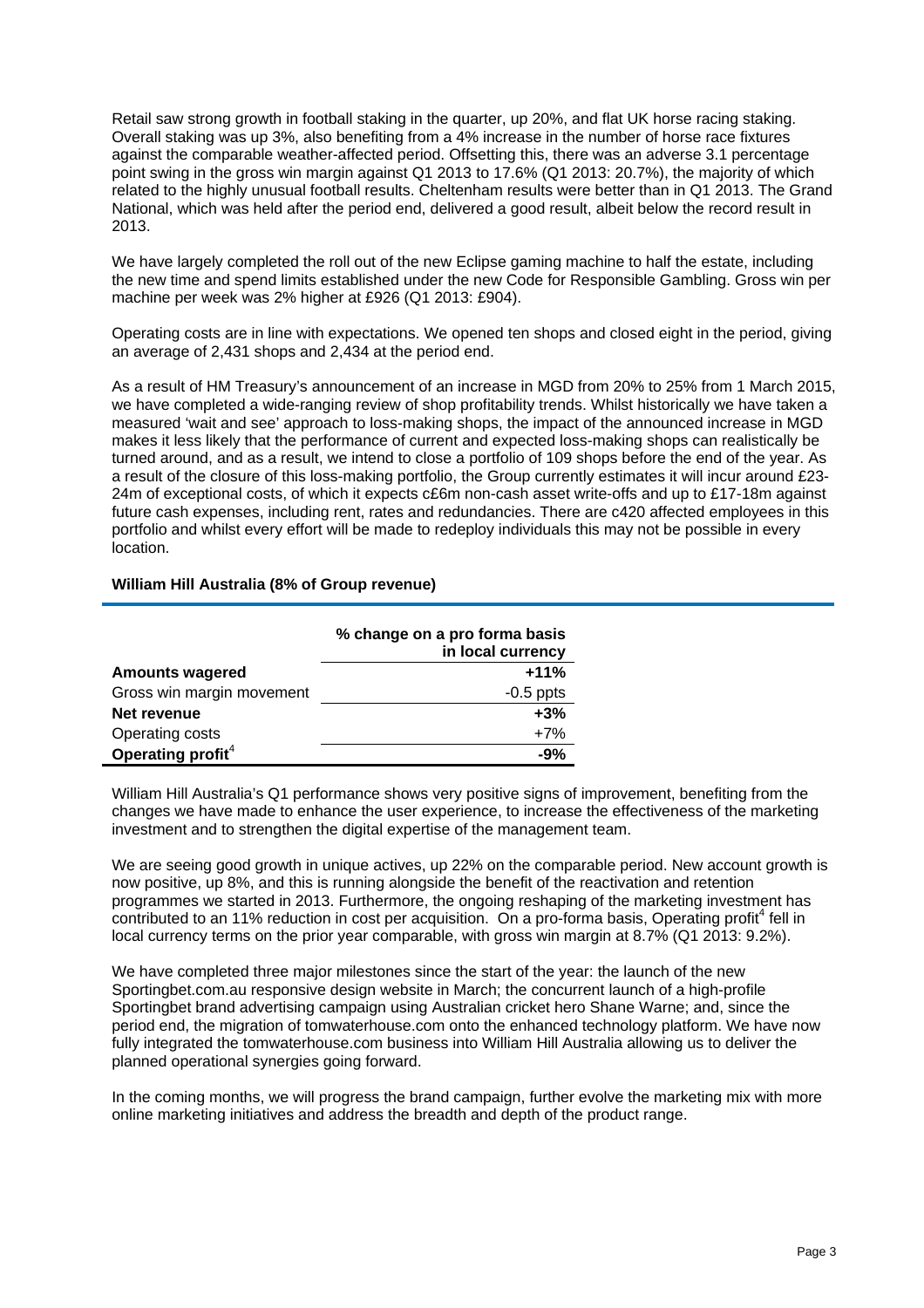#### **Other channels (3% of Group revenue)**

William Hill US continues to perform strongly with amounts wagered up 23%. Gross win was 35% higher with a strong gross win margin of 8.7% (Q1 2013: 7.9%) benefiting from a positive Super Bowl result. Operating costs were only 3% higher and Operating profit<sup>4</sup> increased by 188%.

Telephone made a very small Operating loss<sup>4</sup> in the period. Amounts wagered were down 13% and gross win was down 28% on a reduced margin of 6.6% (Q1 2013: 8.0%). Operating costs reduced 15%.

#### **Fiscal and regulatory developments**

On 1 March 2014, the major UK retail bookmakers completed implementation of their voluntary Code for Responsible Gambling and we are pleased with progress made to date. The Code has seen the introduction of pop-up alerts on gaming machines that appear after either customer-defined or Codeimposed time and spend limits have elapsed. In addition, we continue to encourage increased responsible gambling interactions with customers and have heightened the profile of responsible gambling messages in and around the shops.

The Prime Minister has indicated that the Government would provide a statement on gambling policy in April. A number of activities are already underway. Planning measures are under review, with the announcement in the Budget statement that the Department for Communities and Local Government would consult on introducing a wider 'retail' use class that would not include betting shops. In addition, the Department of Culture, Media and Sport has requested a review by the Advertising Standards Authority in conjunction with the Remote Gambling Association of gambling advertising and the Gambling Commission is reviewing harm minimisation measures, including the voluntary ABB Code for Responsible Gambling. At the same time, the Responsible Gambling Trust and NatCen are continuing with their two-year research project around gaming machines which is expected to report in the autumn.

The Gambling (Licensing and Advertising) Bill has been amended to include a provision to give the Secretary of State the power to extend the UK Horseracing Levy to licensed online operators based outside the UK. Formal consultation will follow. The Bill is currently awaiting Royal Assent for which a date has not yet been set but which is anticipated shortly. In addition, there is to be a further consultation considering alternatives to the Levy.

Separately from this, in March the UK Government announced that MGD would increase from 20% to 25% from 1 March 2015.

Given current expectations of business mix in 2014, and our latest view on a number of tax matters, we now expect our effective income tax rate to be 18% in 2014 versus the previously guided 17%. This change will also impact cash tax rates.

#### **Material events, transactions and financial position**

Movements in the financial position, including levels of borrowings, of the Group since the last balance sheet date of 31 December 2013 are reflective of the trading performance outlined above. Net debt for covenant purposes decreased to £710m at the period end (31 December 2013: £796m). Other than this, there have been no significant changes in the financial position of the Group.

#### **Notes**

- 1 Results are unaudited. All comparisons are with the 13-week period ended 2 April 2013 (Q1 2013).<br>2 William Hill Australia numbers are presented on page 1 on statutory basis, with the comparator peri
- 2 William Hill Australia numbers are presented on page 1 on statutory basis, with the comparator period including Sportingbet results from 19 March 2013. Pro forma comparisons in local currency are provided in the divisional review as if Sportingbet Australia and tomwaterhouse.com had been owned throughout 2013.
- 3 Group and Retail net revenue percentage movements are flattered by the transition from VAT and Amusement Machine Licence Duty to Machine Games Duty (MGD) on 1 February 2013. Underlying growth rates are provided in the narrative.
- 4 Operating profit/loss is defined as pre-exceptional profit/loss before interest and tax, before the amortisation of specifically identified intangible assets recognised on acquisitions.